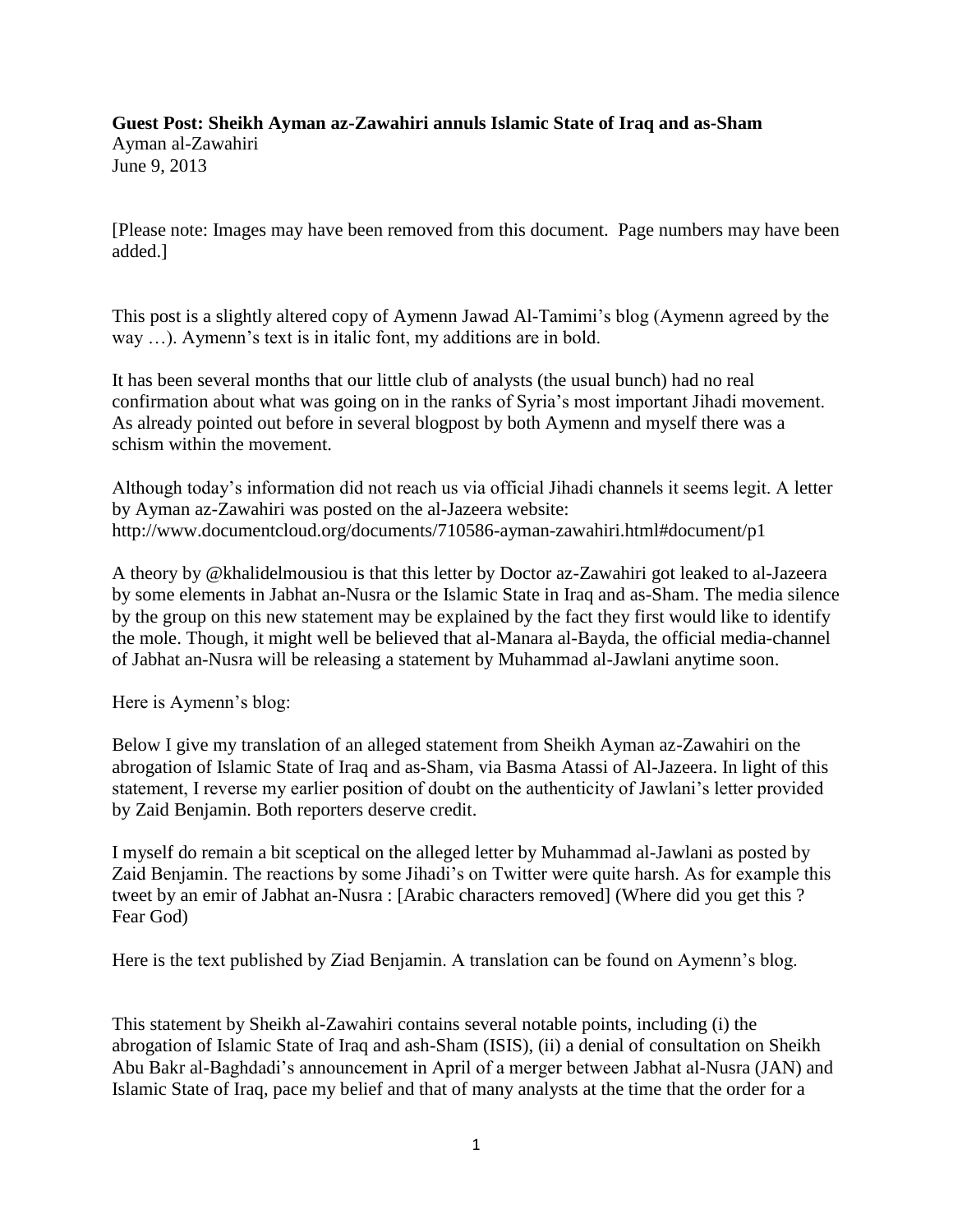merger came from Zawahiri (a notable dissenting voice to this view was my friend Oskar Svadkovsky, though I should add that Sheikh Zawahiri has never viewed Sheikh Baghdadi as a liability as regards his tactics: that was more true of Abu Mus'ab al-Zarqawi).

Sheikh Zawahiri's and Jowlani's statements are an attempt to revert to the pre-April status quo but it remains unclear if any damage that has been done can be repaired. Basma Atassi is certainly right about ISIS tensions with JAN in the Aleppo area, in other places it is complicated (for example, in Deraa I only observe JAN symbols: a sign of rejection of ISIS?), but in Raqqah Governorate the two are basically interchangeable (see my latest Jihadology post). It is also true, as Atassi notes, that the majority of at least foreign mujahideen in Syria now use the ISIS banner. In any event, internal rivalries in both groups are not to be ignored either.

## **Translation**

"In the name of God, the Compassionate, the Merciful:

## $\lceil \dots \rceil$

[To] the noble brother: His Excellence Sheikh Abu Bakr al-Baghdadi al-Husseini, and his brothers in the Shura of the Islamic State of Iraq, may God protect them.

[To] the noble brother: His Excellence Sheikh Abu Mohammed al-Jowlani, and his brothers in the Shura of Jabhat al-Nusra li Ahl ash-Sham, may God protect them.

Salaam Alaykum wa rahmat Allah wa barakaatuhu. I hope that you and those with you are well, and that God is bringing us together in what He loves and is pleased with from the glory of the world and the attainment of the Hereafter. And following:

1. The people of Jihad became saddened- all of them- at the dispute which arose and appeared in the relations between our beloved brothers in the Islamic State of Iraq and Jabhat al-Nusra li Ahl ash-Sham.

2. And what happened on the part of both parties- in which we were not sought for giving orders and which we did not seek to propagate, but also we did not know about it- and the grief we heard was from media.

3. First, it is inevitable that I remind all the mujahideen and Muslims of the role of the Islamic State of Iraq in resisting the Crusader plan for making an alliance with and dividing the heart of the Muslim world, and their resistance of the aggressive Safavid-Rafidite expansionism into Iraq, ash-Sham and the Arabian Peninsula.

And it is inevitable that we praise the good deeds of our brothers in the Islamic State of Iraq and their head and amir: Sheikh Abu Bakr al-Baghdadi in extending the jihad into ash-Sham with the best of men and his honouring them with financial support over adversity in which they are supported and judged. But we also have affection for our beloved people and brothers in Jabhat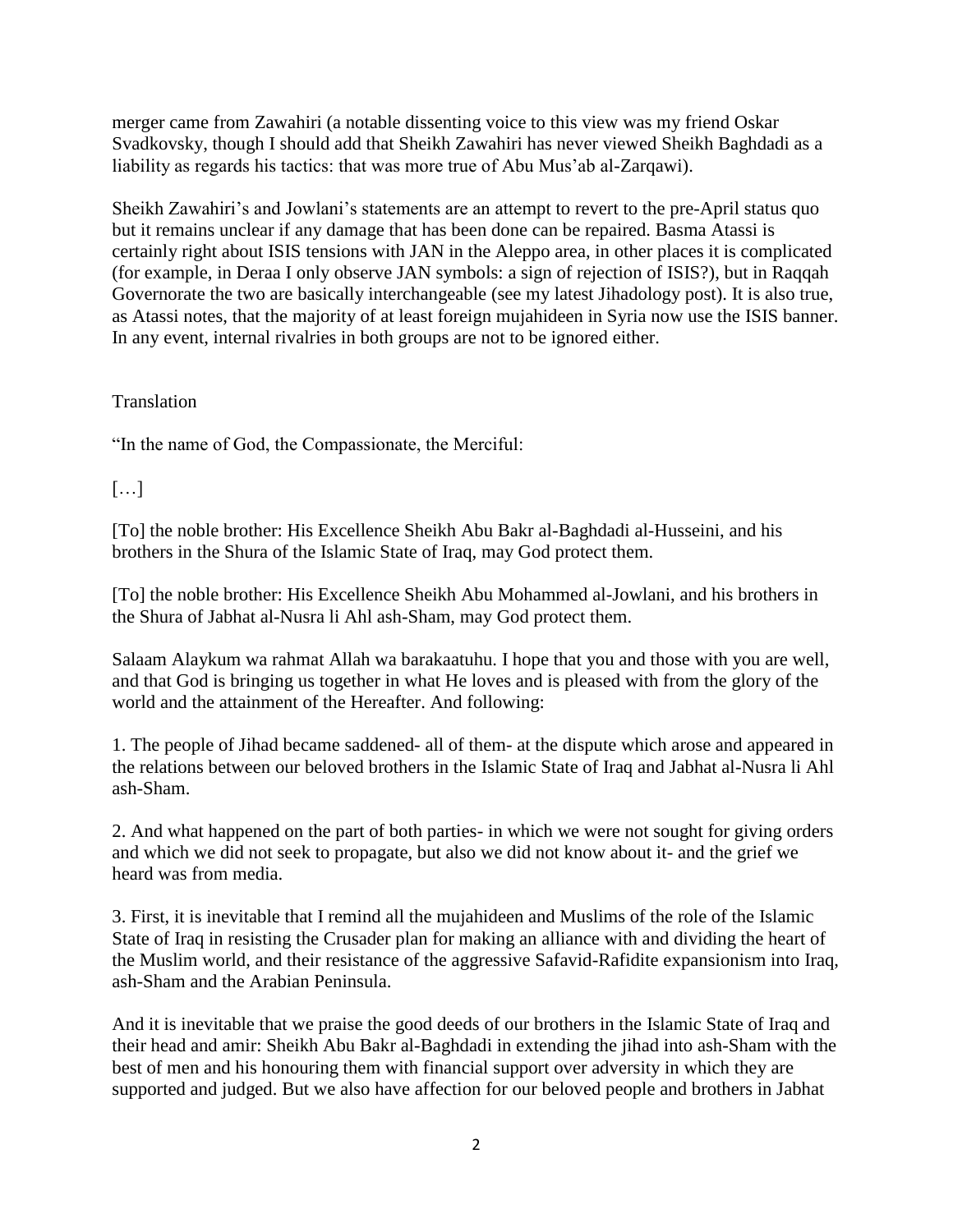al-Nusra on account of the praise of Sheikh Abu Bakr al-Baghdadi and his brothers for them and their amir Abu Mohammed al-Jowlani.

4. It is also inevitable that I remind all the mujahideen and Muslims of the role of our brothers in Jabhat al-Nusra li Ahl ash-Sham in their reviving of the obligation of Jihad in Sham ar-Rabat and the Jihad; and their reviving the hope of the Muslim Ummah in liberating Al-Aqsa and the establishment of the guiding Khilafa with God's permission. Likewise, [it is inevitable that I mention] their resistance to the Safavid, Rafidite, Batinite and secular enemy on the harbour of Islam in beloved Sham. And it is inevitable that we mention with appreciation their recognition of their brothers in Islamic State of Iraq for what they have brought for them as regards help, aid and assistance.

5. When the disagreement between the two excellent and interlinked groups of mujahideen was made public, I touched on the matters of the disagreement in a message from me on 1 Jumada ath-Thaniya 1434 to the two excellent Sheikhs Abu Bakr al-Baghdadi al-Husseini and Abu Mohammed al-Jowlani for a freezing of the situation that existed before the disagreement for the right time to pass judgment.

6. Messages from both parties and others reached me, and based on this, I, after consultation with my brothers in Khorasan and elsewhere, and after consulting my Lord- Subhaanuhu wa Ta'aala…- for guidance in the face of my weakness and lack of strategem, with the reason of hoping to extinguish the fire of Fitna and the disagreement between the two noble and exalted groups, I have made a decision on the matter- must'aeeban Allah- as follows:

a) Sheikh Abu Bakr al-Baghdadi was in error in his announcement of the Islamic State of Iraq and ash-Sham without seeking our order, consulting us or even informing us.

b) Sheikh Abu Mohammed al-Jowlani was in error of his announcement of the rejection of the Islamic State of Iraq and ash-Sham and made clear his relation with al-Qa'ida without seeking our order, consulting us, or even informing us.

c) The Islamic State of Iraq and ash-Sham is cancelled, and work continues under the name of Islamic State of Iraq.

d) Jabhat al-Nusra is a separate entity for Jamaat Qa'ida al-Jihad [i.e. al-Qa'ida], following the general leadership

e) The realm of Islamic State of Iraq is Iraq.

f) The realm of Jabhat al-Nusra li Ahl ash-Sham is Syria.

g) Sheikh Abu Bakr al-Baghdadi al-Husseini is to remain amir of Islamic State of Iraq for the period of one year from the point of this ruling, after which the Shura Council of the Islamic State of Iraq is to issue a report to the general leadership for Jamaat Qa'ida al-Jihad about the course of operations, with the general leadership making a decision after this on whether to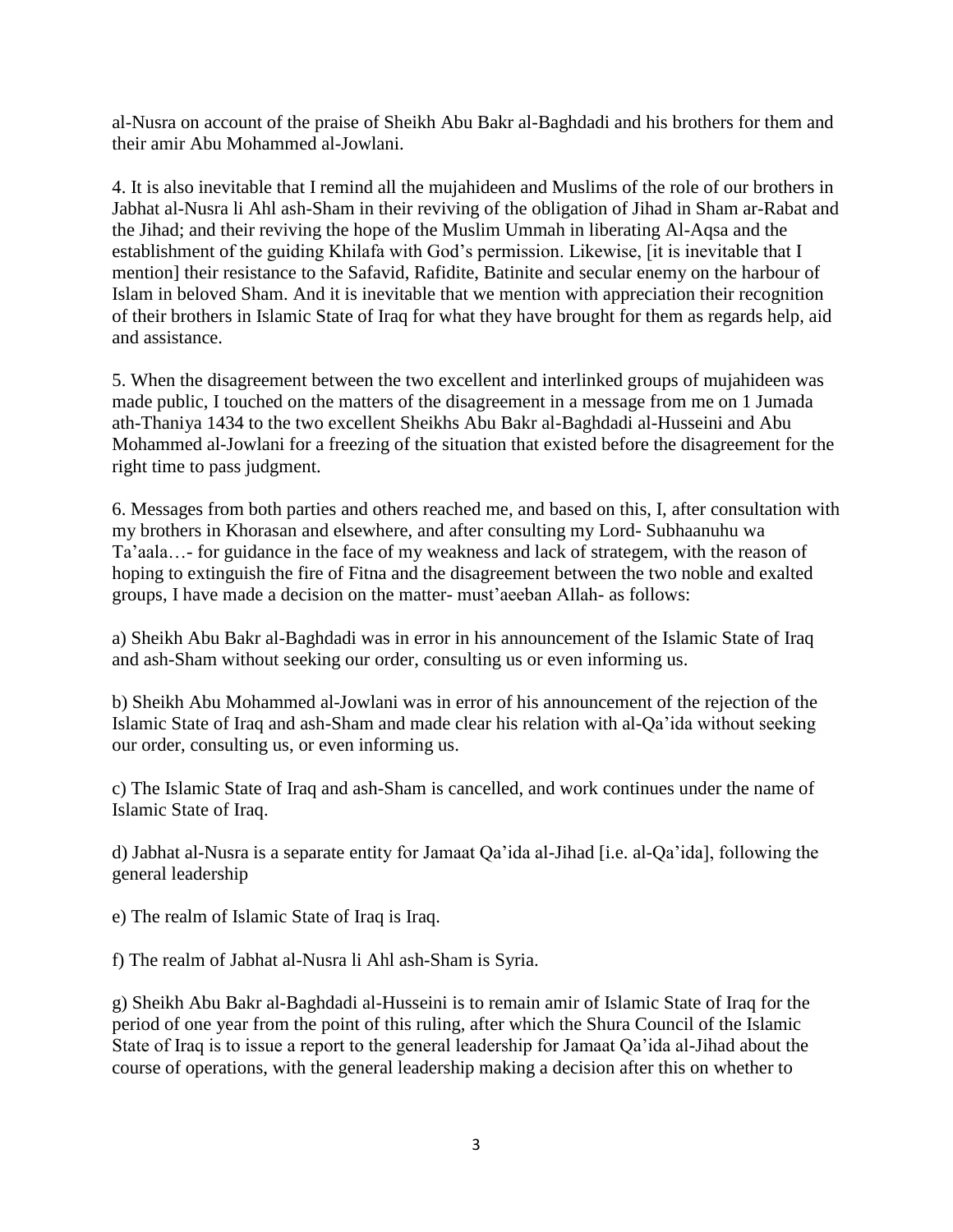continue having Sheikh Abu Bakr al-Baghdadi al-Husseini as amir or having a new amir come to power.

h) Sheikh Abu Mohammed al-Jowlani is to remain amir of Jabhat al-Nusra li Ahl ash-Sham for a period of one year from the point of this ruling, and after this the Shura Council of Jabhat al-Nusra li Ahl ash-Sham is to issue a report to the general leadership of Jamaat Qa'ida al-Jihad about the course of operations, with the general leadership making a decision after this on whether to continue having Sheikh Abu Mohammed al-Jowlani as amir or having a new amir come to power.

i) Islamic State of Iraq is to provide support for Jabhat al-Nusra li Ahl ash-Sham- as far as it canfor what Jabhat al-Nusra li Ahl ash-Sham seeks as regards reinforcements in terms of men, arms, wealth, shelter and protection.

j) Jabhat al-Nusra li Ahl ash-Sham is to provide support for Islamic State of Iraq- as far as it canfor what Islamic State of Iraq seeks as regards reinforcements in terms of men, arms, wealth, shelter and protection.

k) The two parties are to desist from any enmity in speech or deed against the other party.

l) It is obligatory on both parties and on all the mujahideen to respect the inviolability of the Muslims in their blood, support and wealth, and not one of them is to attack a Muslim or Mujahid except on the authority of a judicial ruling, with its decision making its minimum clear.

m) Every Muslim is sacrosanct to the Muslim, and so anyone who moves from one Jihad group to another is not counted as an outsider, or from one front to another, but for said person there is the sacrosanctity of the Muslim and the mujahid, even if we disapprove of his moving.

n) Anyone who becomes involved in spilling of blood of his Muslim brothers and the Mujahideen, the group will seek a firm stance against him on the basis of defending virtue and preventing vice.

o) His Excellence Sheikh Abu Khalid as-Souri is among the best known and experienced of the living mujahideen, even as we do not praise him over God, and he is appointed our representative in ash-Sham on the following matters:

(i)- Judgment on any disagreement in interpretation of this ruling falls on him.

(ii) In the event of any transgression by one of the parties against the other, he has the authority to set up a Shari'a court to judge on the dispute.

p) I make it obligatory on all my brothers in Jamaat Qa'ida al-Jihad, and I ask all my Muslim brothers and Mujahideen to desist from enmity in this disagreement, to refrain from provocation among the Mujahideen, and to work for the restoration of harmony, as well as unity and the unification of hearts, and the unity of ranks among the Muslims and Mujahideen.